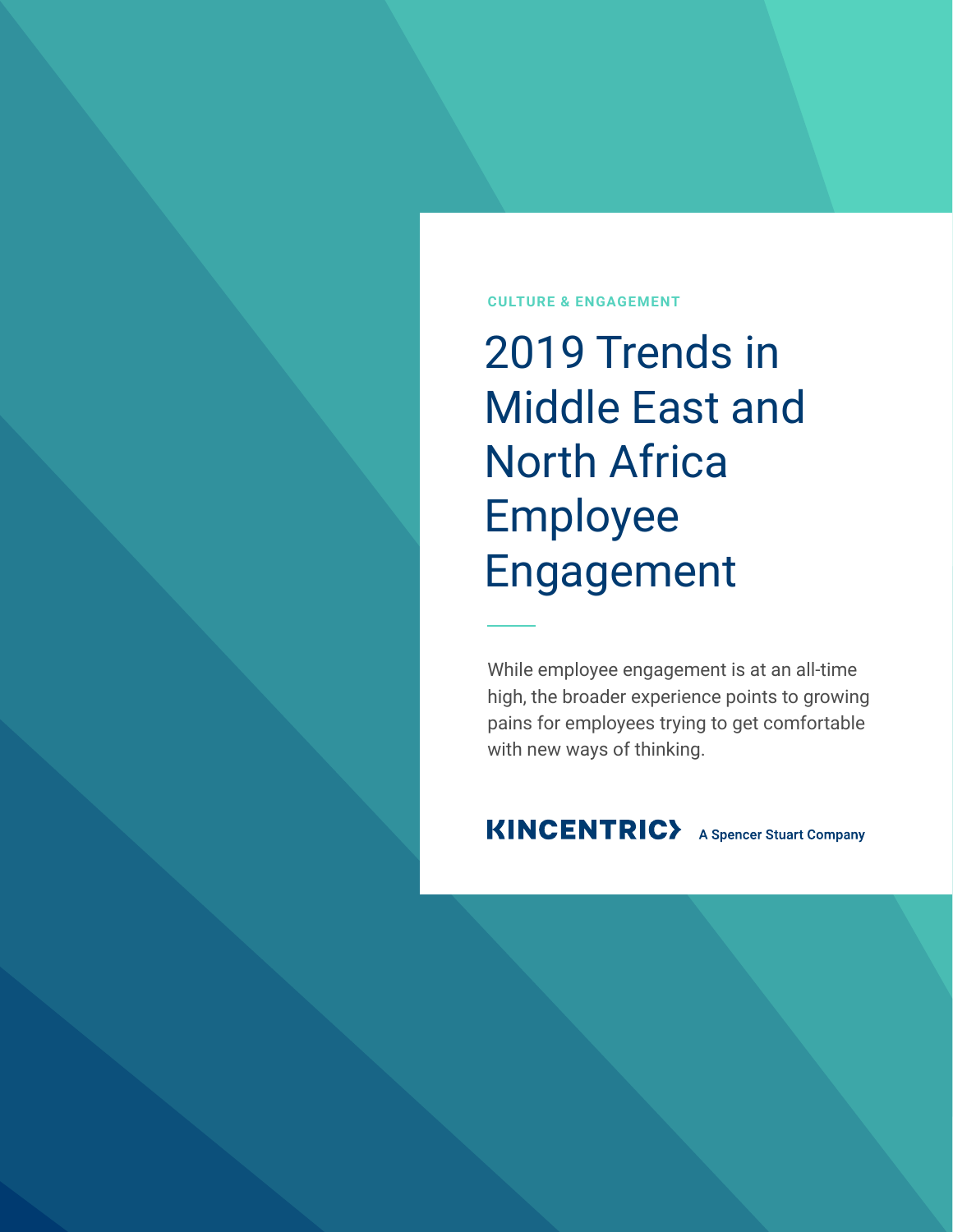### About the Report

This trends report contains the results of our 2018-2019 Culture and Employee Engagement surveys, where over 350 organizations participated across the Middle East and North Africa. These represent the voice of over 310, 000 respondents. The results are segregated by geographies first and occasionally branched out into countries: **Gulf** (Bahrain, Kuwait, Oman, Qatar, Saudi Arabia, and UAE) including a closer look into the results of the UAE and Saudi Arabia, **Levant** (Iraq, Jordan, Lebanon), and finally **North Africa** (Algeria, Egypt, Morocco, Tunisia).

More than half of our respondents come from organizations with more than 10,000 employees. Another quarter comes from smaller organizations ranging between 100 and 9,000 employees, which brings a balance of perspective and a different level of challenges coming with the size of their organization. In terms of geographic location, the highest number of respondents come from the UAE, followed by Saudi Arabia and Egypt.

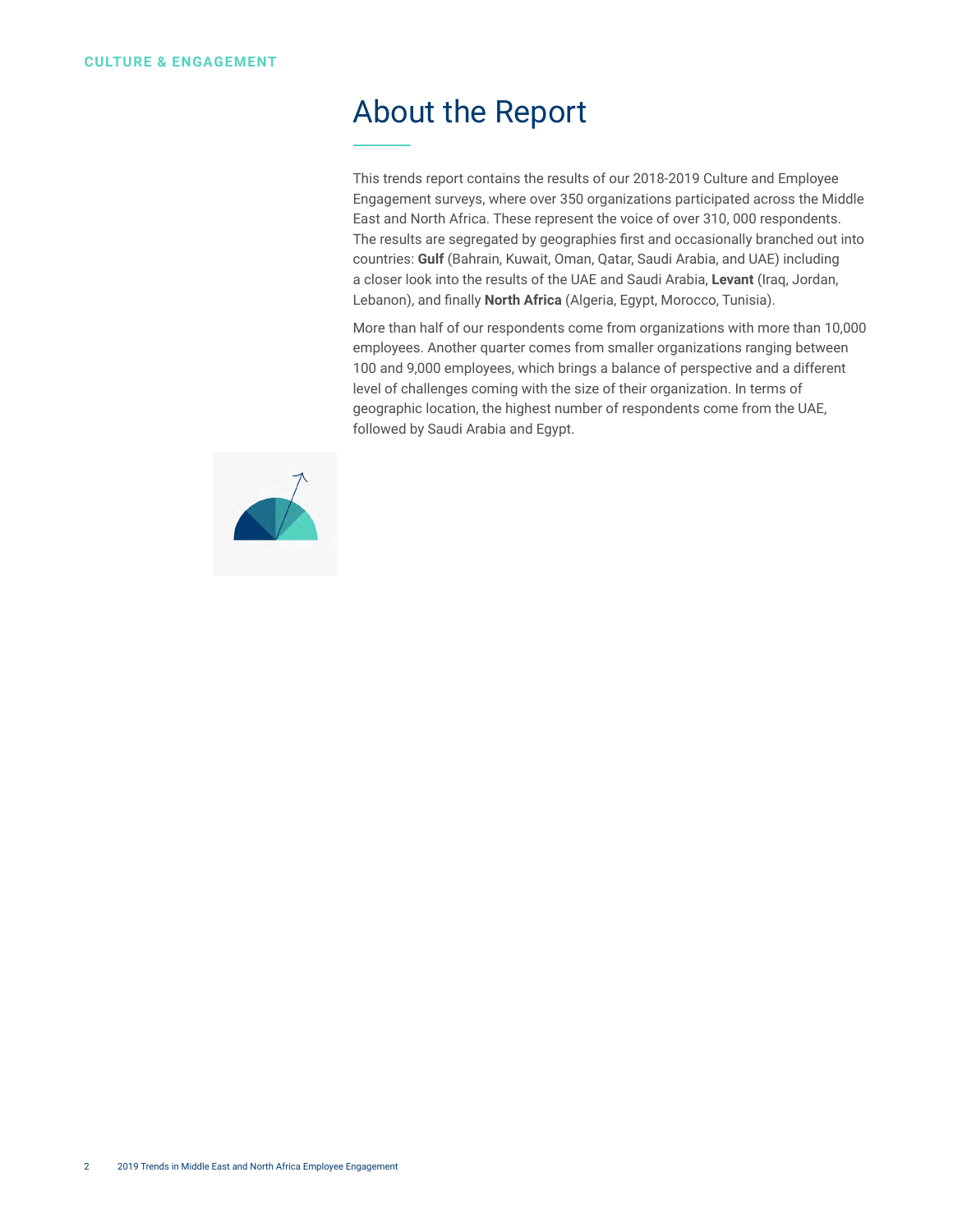### Executive Summary

### **Employee Engagement is Increasing**

Despite volatile oil prices, geopolitical tensions, domestic vulnerabilities in some countries and the commensurate challenges of growing businesses in an increasingly competitive marketplace, more than two-thirds of our clients' employees in the MENA region are engaged – higher than at any point in our time measuring engagement. By understanding these internal and external realities, organizations seem to have identified and concentrated their efforts on areas within their control, namely, employee engagement, as an important tool to ensure long-term growth and success during turbulent times. The increase in engagement levels is yet another testament to the significance of placing employees at the center of every organization's business strategy.

#### **Engagement by Geography**

We continue to see regional, geographical and and country level differences that inform the overall movement.

- **•**  Gulf: Positive movement in the two largest markets of Saudi Arabia (+3) and UAE (+2) are the primary drivers for the positive movement.
- **•**  Levant: Despite having the highest engagement score in the MENA, Levant is the sole geography experiencing a decline in engagement levels. A drop of 2 points is a likely reflection of the economic and political tensions.
- **•**  North Africa: An increase of 1-point results from the biggest country in this geography, Egypt (+2), while the rest of the countries either stagnate or decline.



#### **ENGAGement**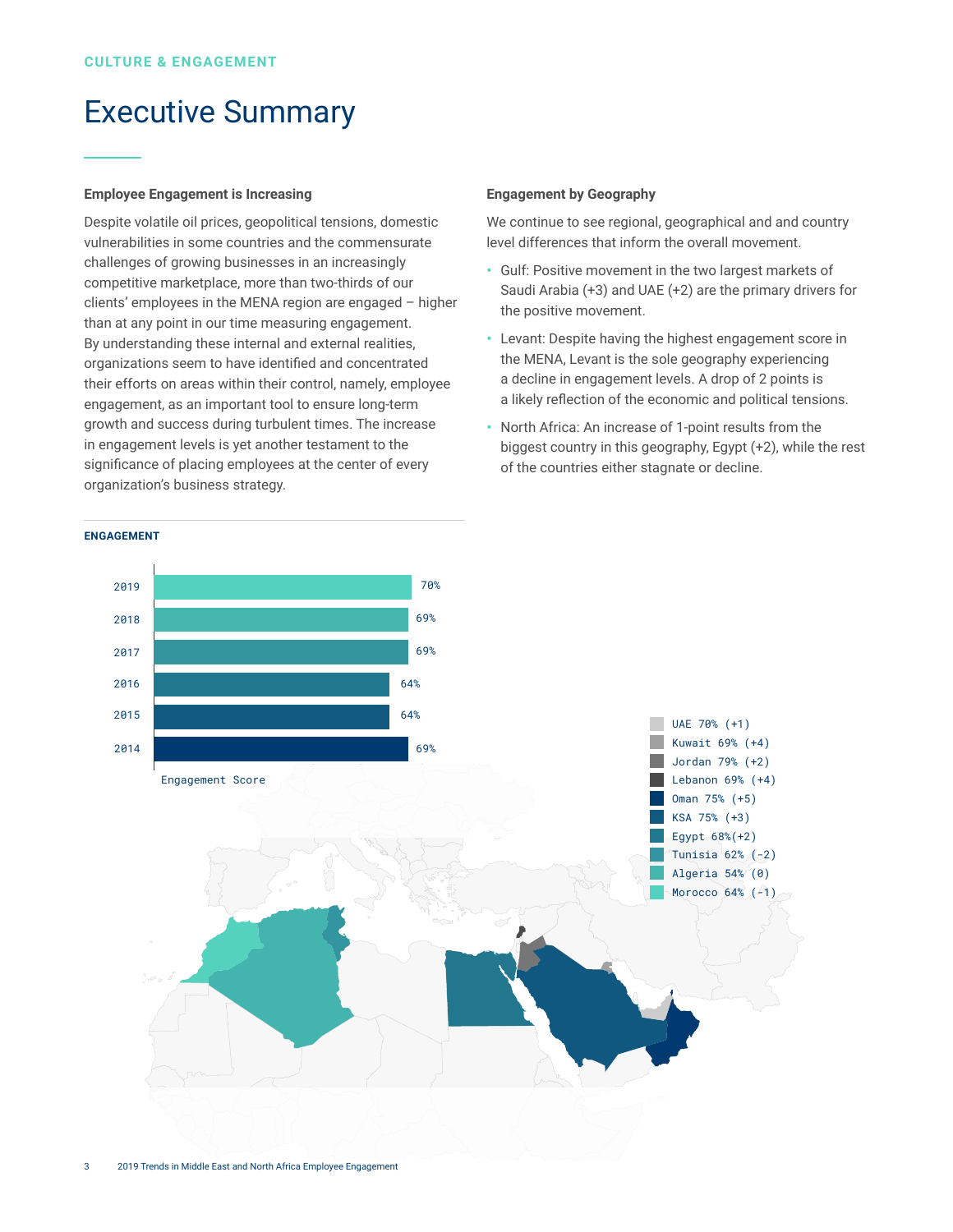## Kincentric's Employee Engagement Model

The vast majority of HR practitioners state that having more engaged employees is one of their primary talent strategy objectives. Use of the term "employee engagement" seems ubiquitous, and most organizations use a general definition of engagement as something beyond satisfaction that describes an employee's discretionary effort.

Measurement reliability and validity are important prerequisites of an effective engagement survey. The below is Kincentric's employee engagement model and will provide empirical evidence for the validity of our engagement measure from our extensive global employee research database of over 15 million employees.

The MENA Employee Engagement Study measures employee engagement with a Say, Stay, Strive model. Employees are asked:

- **•**  If they "Say" positive things about their organization and act as advocates
- **•**  If they intend to "Stay" at their organization for a long time
- **•**  If they "Strive" to give their best efforts to help the organization succeed

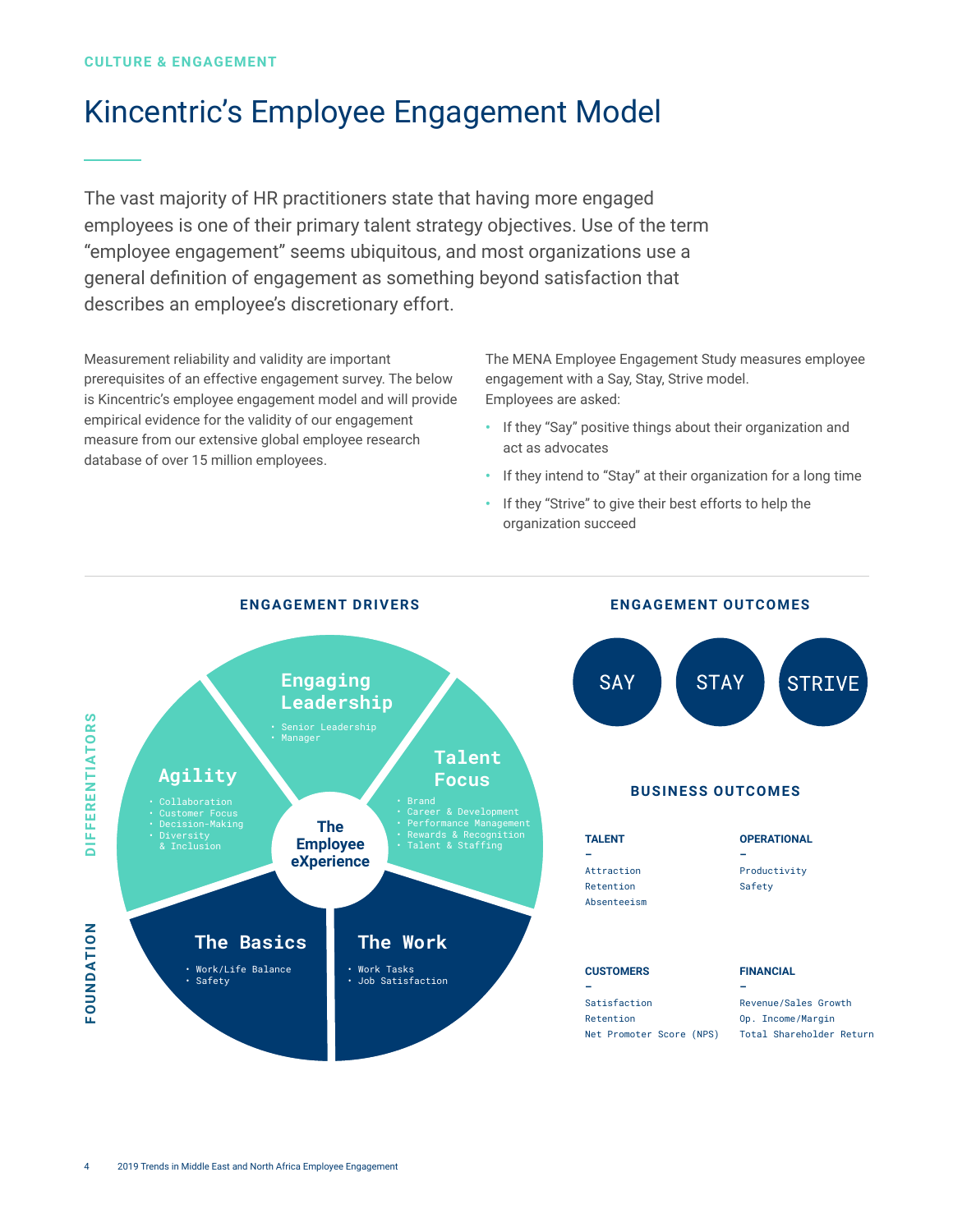### Key Findings

Even though engagement scores vary by geography, the top five engagement opportunities are somewhat similar. To identify engagement opportunities, Kincentric utilizes an analysis to understand what really makes a difference to employees. This information identifies and prioritizes factors that drive engagement. The tables below show: (a) the top engagement drivers i.e. top opportunity areas, (b) the largest increases since the previous year and (c) how each cluster and country is faring on key focus areas critical for differentiated success.

| <b>MENA</b>                          |
|--------------------------------------|
| 70% (+1)                             |
| Top Engagement Opportunities         |
| Rewards & Recognition                |
| Talent & Staffing                    |
| Decision Making                      |
| Enabling Infrastructure              |
| Empowerment/Autonomy                 |
| Largest Positive Dimension Increases |
| Talent & Staffing +5                 |
| Empowerment & Autonomy +4            |
| Decision Making +4                   |
| Work Tasks +2                        |
| Customer Focus +1                    |
| Focus areas for driving engagement   |
| Agility 69% (+3)                     |
| Engaging Leadership 72% (+2)         |
| Talent Focus 66% (+3)                |

| <b>Service Service</b><br>$\mathcal{L}^{\text{max}}_{\text{max}}$ |
|-------------------------------------------------------------------|
|                                                                   |

| 75% (+3)                             |
|--------------------------------------|
| Top Engagement Opportunities         |
| Rewards & Recognition                |
| Career & Development                 |
| Talent & Staffing                    |
| Performance Management               |
| Decision Making                      |
| Largest Positive Dimension Increases |
| Talent & Staffing +9                 |
| Empowerment & Autonomy +7            |
| Performance Management +5            |
| Rewards & Recognition +5             |
| Manager +4                           |
| Focus areas for driving engagement   |
| Agility 74% (+6)                     |
| Engaging Leadership 78% (+5)         |
| Talent Focus 71% (+6)                |

| <b>GULF</b>                          |
|--------------------------------------|
| 74% (+3)                             |
| Top Engagement Opportunities         |
| Rewards & Recognition                |
| Manager                              |
| Enabling Infrastructure              |
| Career & Development                 |
| Senior Leadership                    |
| Largest Positive Dimension Increases |
| Decision Making +8                   |
| Talent & Staffing +5                 |
| Work Tasks +4                        |
| Customer Focus +2                    |
| Collaboration +2                     |
| Focus areas for driving engagement   |
| Agility 73% (+5)                     |
| Engaging Leadership 76% (+4)         |
| Talent Focus 72% (+5)                |

| Levant                               |
|--------------------------------------|
| $77% (-2)$                           |
| Top Engagement Opportunities         |
| Rewards & Recognition                |
| Empowerment/Autonomy                 |
| Talent & Staffing                    |
| Enabling Infrastructure              |
| Performance Management               |
| Largest Positive Dimension Increases |
| Decision Making +3                   |
| Rewards & Recognition +3             |
| Diversity & Inclusion +2             |
| Customer Focus +2                    |
| Enabling Infrastructure +2           |
| Focus areas for driving engagement   |
| Agility 76% (+1)                     |
| Engaging Leadership 78% (+1)         |
| Talent Focus $72\%$ $(-)$            |

| <b>UAE</b>                           |
|--------------------------------------|
| 70% (+1)                             |
| Top Engagement Opportunities         |
| Rewards & Recognition                |
| Career & Development                 |
| Talent & Staffing                    |
| Decision Making                      |
| Enabling Infrastructure              |
| Largest Positive Dimension Increases |
| Talent & Staffing +3                 |
| Empowerment & Autonomy +3            |
| Career & Development +2              |
| Work Tasks +2                        |
| Customer Focus +1                    |
| Focus areas for driving engagement   |
| Agility 68% (+3)                     |
| Engaging Leadership 72% (+2)         |
| Talent Focus 67% (+2)                |

| North Africa                         |
|--------------------------------------|
| $64%$ (+1)                           |
| Top Engagement Opportunities         |
| Rewards & Recognition                |
| Empowerment/Autonomy                 |
| Talent & Staffing                    |
| Enabling Infrastructure              |
| Career & Development                 |
| Largest Positive Dimension Increases |
| Talent & Staffing +5                 |
| Decision Making +3                   |
| Empowerment & Autonomy +2            |
| Work Tasks +2                        |
| Collaboration +2                     |
| Focus areas for driving engagement   |
| Agility 63% (+3)                     |
| Engaging Leadership 67% (+2)         |
| Talent Focus 57% (+2)                |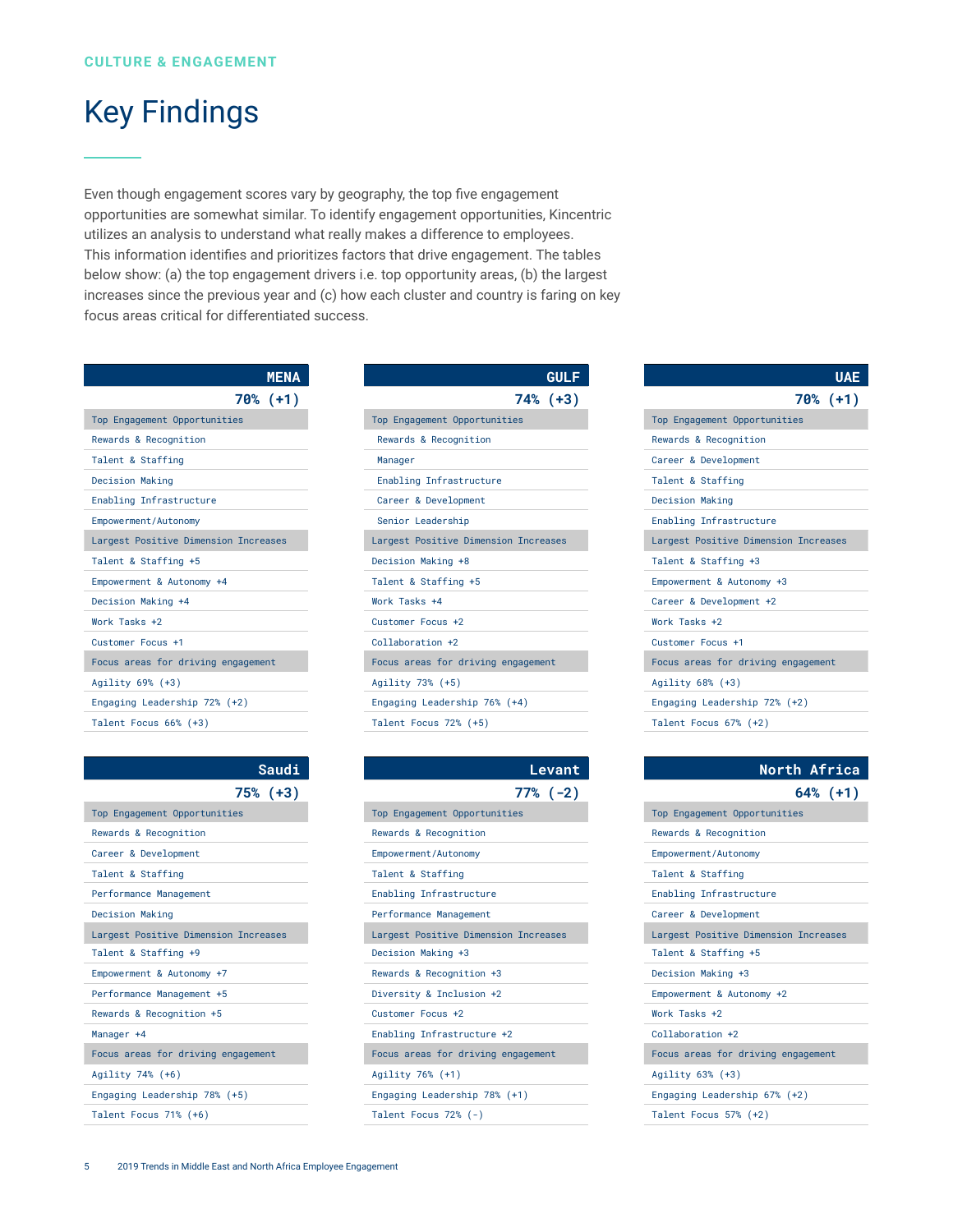# Employee Engagement in the Middle East and North Africa

Engagement in the MENA region is at its all-time high of 70%. While a 1-point increase may not seem significant, the positive multi-year trend is important and shows that employees, now more than ever, are brining their whole selves to work.

One-third of all employees fall into the Highly Engaged category and another third are categorized as Moderately Engaged giving a total MENA region engagement score of 70%. The Say, Stay and Strive elements of the engagement index also improved by one percentage point each.



Of the 15 dimensions measured, there were no declines - 11 increased and 4 stayed the same, including the top engagement opportunities. The region's top engagement opportunities are Rewards & Recognition (no change), Talent & Staffing (+5 pts), Decision Making (+4 pts), Enabling Infrastructure (+1 pt.) and Empowerment/Autonomy (+4 pts).

Despite the palpable improvements, volatility still abounds (both political and economic) and it will be paramount for organizations to be agile and able to successfully manage change in order to grow and succeed further.

# **a** Employee Engagement in the Gulf

Anchored by the two major economies of the UAE and Saudi, employee engagement over the last year has risen the most in the Gulf. Employees are more likely to Stay, Stay and Strive than at any previous point in time. The Say dimension rose by 2 points, Stay rose by 2 points and most remarkably, Strive dimension rose by 3 points. That means that organizations in the Gulf will have an easier time attracting, retaining and getting the best efforts from their employees.



That isn't the only good news. Of the 15 different workplace dimensions tracked in the study, the Gulf did not have a single dimension that trended negatively. The dimensions with the greatest improvement are Decision Making and Talent & Staffing at 66%, averaging an improvement of eight and five points respectively. Another critical dimension with positive movement is Work Tasks, which suggests a heightened sense of accomplishment that accompanies employees from their work specific tasks – this rose from 78% to 82%.

Despite a 1-point improvement in employees' perceptions, the Gulf is the only geography where Senior Leadership ranked among the top five engagement influencers. Currently at 73%, this remain a unique opportunity area for improvement, underpinning a strong indication that employees value having an open, transparent, visible and accessible cohort of leaders, guiding them forward towards a clearly communicated future direction. This will help employees elevate their own engagement.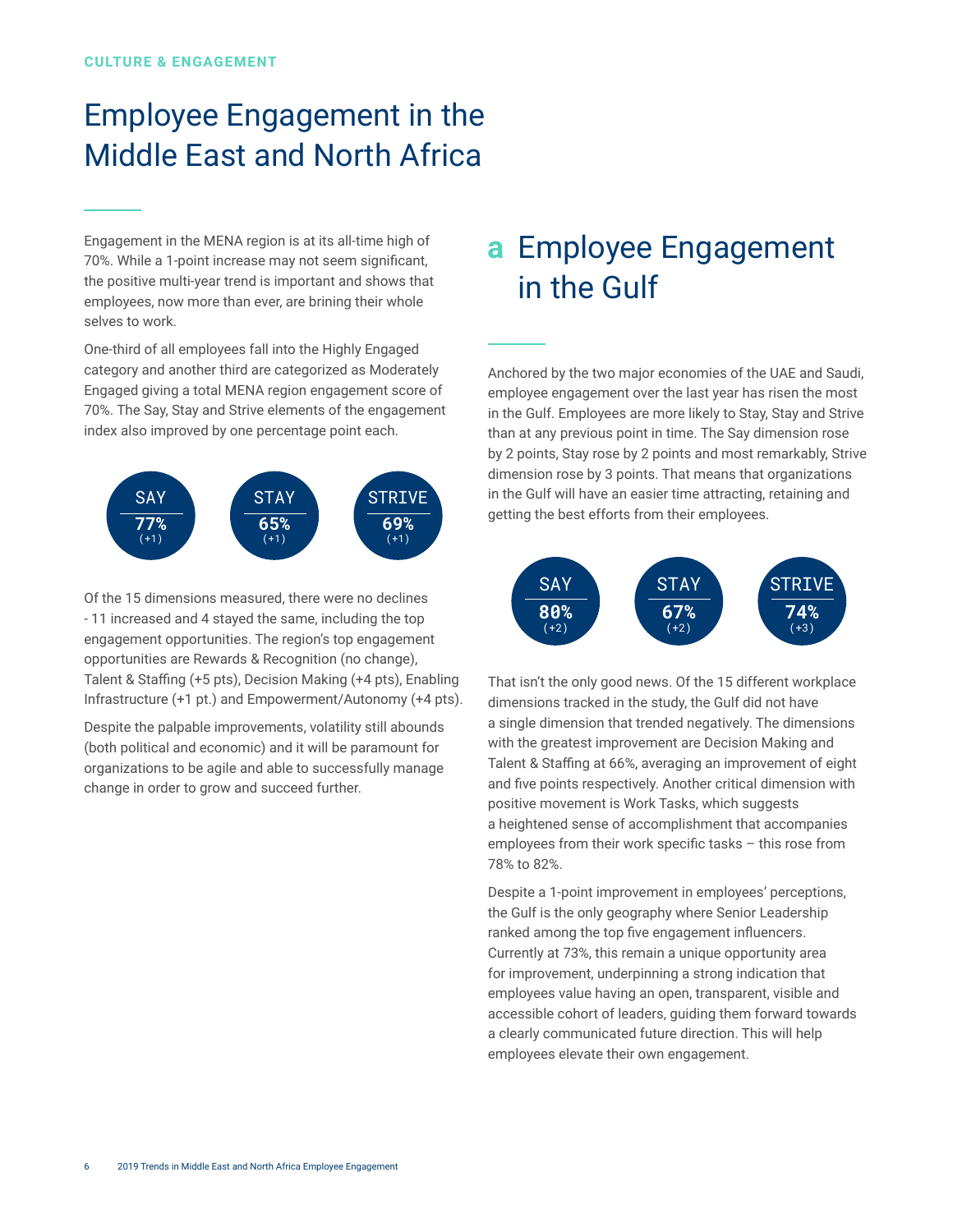# **b** Employee Engagement in the UAE

The UAE has slowly but surely been improving its level of employee engagement year-on-year. Since 2016, the country has managed to increase engagement by one point each year, reaching its peak this year at 70%. One-third of UAE employees fall into the Highly Engaged category and another third are categorized as Moderately Engaged giving a total MENA region engagement score of 70%. The three elements of the engagement index, namely, Say, Stay and Strive, all improved.



With this increase in engagement, we are also witnessing an increase in employee expectations. Expectations of expanded career opportunities and salary increases are also growing as evident from the top two engagement opportunities of Rewards & Recognition (55%) and Career & Development (65%). The third opportunity is Talent & Staffing (60%) which measures how well organizations attract, retain and develop their people, indicating further the need for continued focus on talent strategies to sustain engagement or elevate it further. Our research shows that these three areas deserve the most attention.

Of the 15 dimensions measured, the UAE has seen ten improve, four remain the same and one decline. Three of the improvements signal investments in innovation and more agile practices. Another improvement, notwithstanding its position as the second top engagement opportunity, is Talent & Staffing (+5). Specifically, this is with regards to the levels of staffing required to get work done. The decline was seen across the dimension of Performance Management (-3) where employees voiced concern over the difficulty of performance management systems doing a good job of identifying individual strengths and improvement areas.

## **c** Employee Engagement in the Saudi Arabia

The largest increase for a country belongs to Saudi Arabia, where engagement shot up from 72% of employees to 75%. Each of the three components of the engagement index improved. Say went from 79% to 81%, while Stay went from 66% to 68% and Strive went from 73% to 76%. Most notable is the Strive component of 76%, making Saudi Arabia the country with the highest level of employees who are willing to put in discretionary effort at work. Saudi also has the highest level of Highly Engaged employees at 41% (+4).



Across the 15 dimensions in the study, 14 improved except for Senior Leadership which dropped by one point. The biggest improvement came from Talent & Staffing (+9), particularly on employees' perceptions of having the required staffing levels to get their work down (+16) and the promotion of the people with the skills needed to achieve business objectives (+13). Empowerment & Autonomy also improved by a remarkable 7 points indicating employees' positive reactions to being given more freedom to try new things, even if they lead to occasional mistakes, as well as having an appropriate level of influence and decision-making authority in their job.

Similar to the UAE, Saudi Arabia's top three engagement improvement opportunities for the past three years have been Reward & Recognition (64%), followed by Career & Development (69%) and Talent & Staffing (64%). This is resulting in talent job hopping their way to better career opportunities and higher pay, while simultaneously increasing attrition of key talent. Fairness in rewards programs and success in employee recognition are also increasingly critical to achieving a highly engaged and high performing workforce. Career & Development and Talent & Staffing dimensions illustrate the importance of career advancement and support, respectively, in a strong culture of engagement. Without these ingredients, talent stagnates, is frustrated, and eventually leaves or becomes complacent.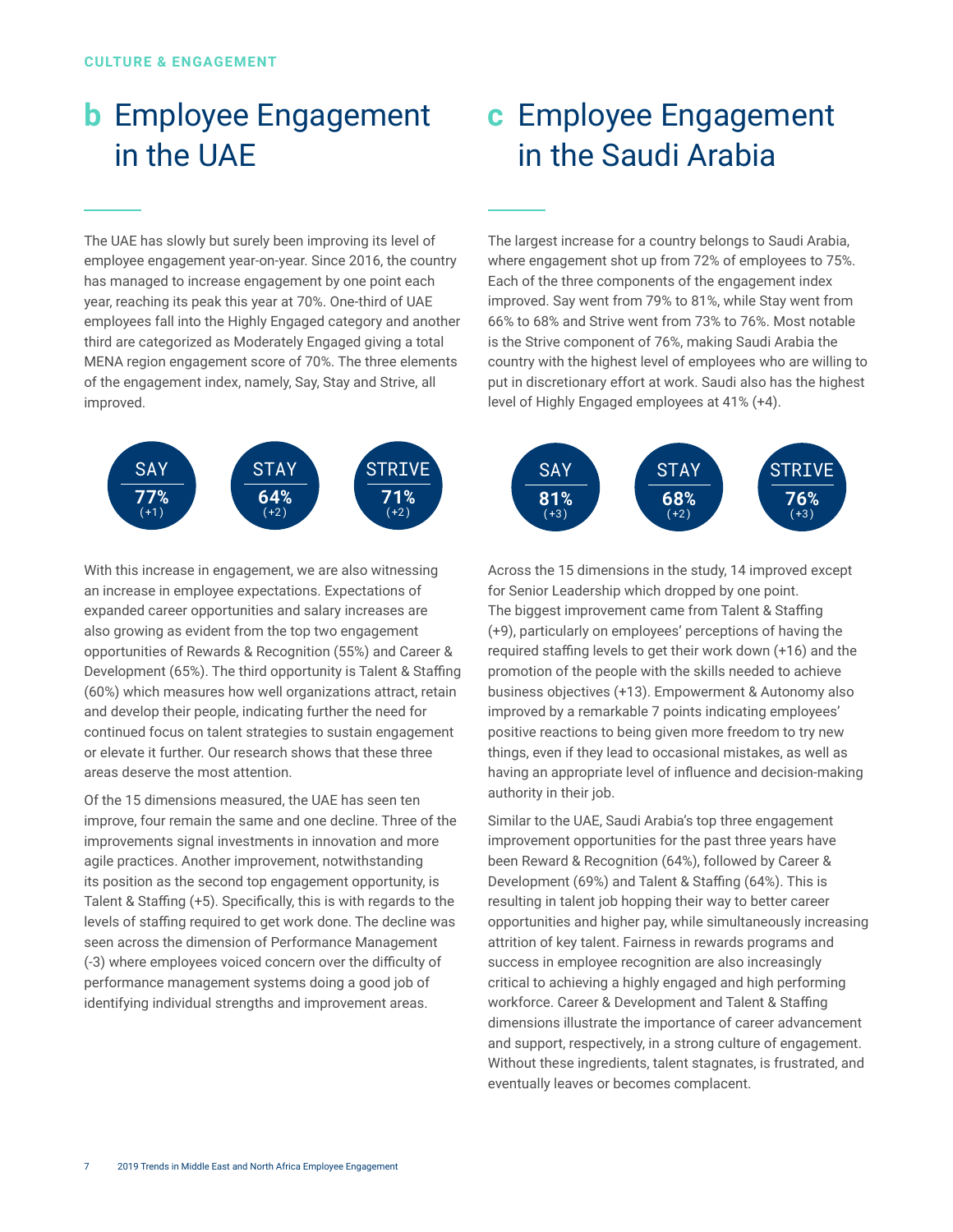# **d** Employee Engagement in the Levant

While the Levant maintains the highest employee engagement scores across the MENA at 77%, it is struggling to maintain progress. A drop of 2 points might be the result of organizations looking to employees to help them reduce costs, identify areas for growth, streamline processes, and innovate faster than their competitors, yet employees in many organizations are showing fatigue in response to the lengthy period of stress, uncertainty, and confusion of the economic and political downturn. This is also translated into the decrease in 2 points for the Stay dimension, while the Say and Strive dimension remain unchanged.



In light of the above-mentioned challenges, the importance of motivating people for high performance is getting more and more important. As such, we have seen aspects of Decision Making and Rewards & Recognition make the biggest improvements to 81% and 56% respectively, despite having Rewards & Recognition remain a top priority area for the Levant at 56%, followed by the second priority area of Empowerment and Autonomy at 64%.

Of the 15 dimensions measured, only two decreased, namely, Work-Life Balance (70%) and Empowerment/Autonomy (64%) that decreased by 2 and 3 points respectively. Career & Development, Performance Management and Senior Leadership stayed flat.

# **e** Employee Engagement in North Africa

The narrative in North Africa is that engagement improved by one point, despite declines in two markets, namely Morocco (64%) and Tunisia (62%) and stagnation in Algeria (54%). However, these individual results were largely offset by a 3-point gain in Egypt (68%). The Say and Stay elements comprising the engagement index decreased by 1 point to 72% and 61% respectively, while the Strive element increased by 1 point to 63%.



With the lone exception of the Senior Leadership dimension (which stayed flat), all of the other 14 dimensions improved across North Africa. Talent & Staffing improved by 5 points and that is noteworthy for two reasons. That dimension has made the largest increases consecutively for four years now, which made the degree of difficulty for a 5-points improvement this year much higher. The other reason is that Talent & Staffing was the top engagement opportunity last year and it is the third this year. This is a clear indication that organizations have improved their capabilities for attracting, promoting and retaining the right talent.

As for North Africa's top engagement priority, this mirrors the MENA region's priority area, where Rewards & Recognition was followed by Empowerment/Autonomy. Employees are also asking for more rewards (financial and non-financial), as well as, more empowerment, rather than letting themselves be passively led by leadership.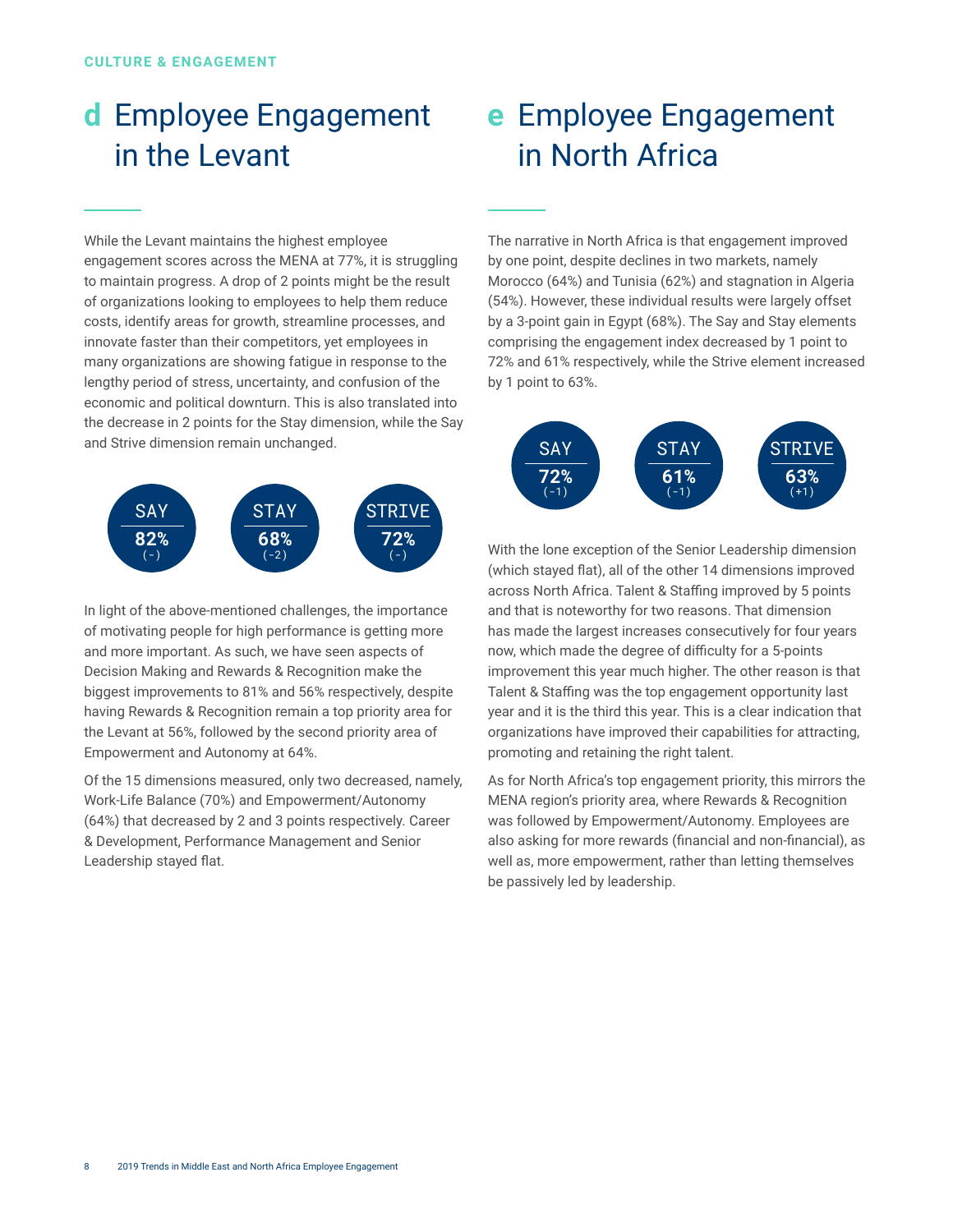# Focus Areas for Driving Employee Engagement

### **Be More Agile**

We have all heard about how organizations need to be more agile, yet we see agility scores are dropping globally. Does this mean that organizations are getting less agile?

Probably not. It is more likely that organizations are trying new tactics to unwind historical, linear thinking and employees are in the middle of a potentially painful re-learning curve. It is one thing to read about agile principles – but it is an entirely different thing to implement and practice them in day-to-day work.



### **Lead the Way**

Leaders' personal engagement influences the likelihood that their team will be engaged, but it is perhaps even more important to demonstrate engaging behaviors.

For example, a consistent top driver of engagement is senior leaders' ability to create excitement for the future of the organization. However, excitement for the future cannot be entirely led by senior leaders. Frontline managers need to help inspire and coach their teams to engage in behaviors that align with cultural priorities.

#### **Double Down on Talent Focus**

Our data tell us that employee experience is getting more difficult at the beginning and end points of the employee lifecycle.

At the beginning, it is more difficult to attract the right people and have a mission that provides a meaningful direction. At the end, it is difficult to retain the people needed to achieve business goals. Some of this is due to tight labor markets that give employees freedom to consider other opportunities, but all three of these areas speak to a broader necessity to manage your value proposition and talent pipeline to attract and retain the talent that is critical to your future success.

#### **engaging leadership**



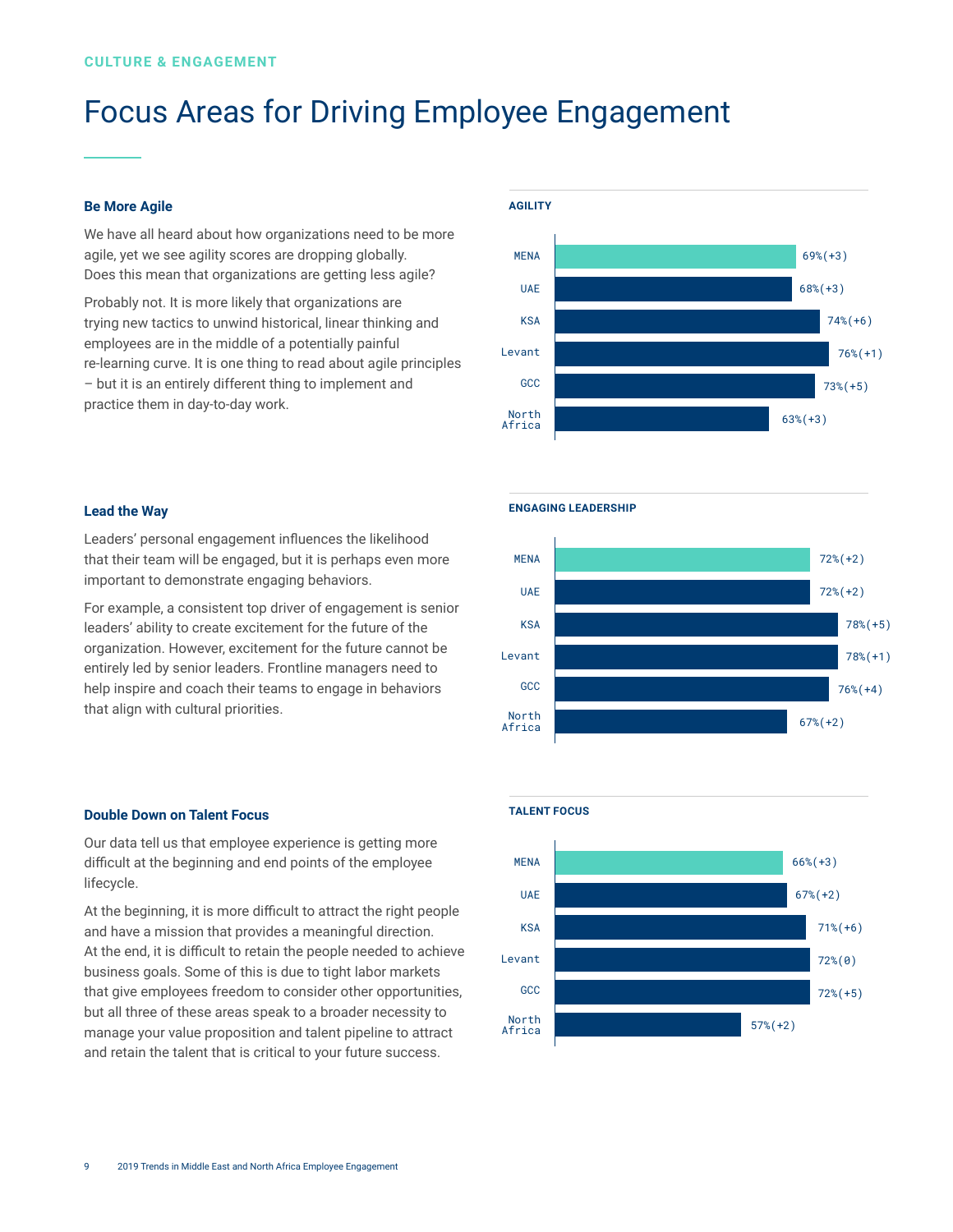### Looking Forward: Trends to Track

Aside from the trends in employee feedback discussed, it is important to keep a pulse on current trends in the space of employee engagement and experience as changes continue to accelerate. We are asking less about "what is this?" and more about "what should I do about this?"

An alignment of leadership, culture and engagement to business performance remains the key challenge facing organizations in general and HR professionals in particular.



#### **Keep an eye on these trends:**

- **Employee experience is here, but what is the higher-level goal you are trying to achieve?** Beware of over-rotating on a fully bottom-up view without consideration of what the business needs to drive value. Balance is key.
- **Culture, engagement and employee experience are converging.** Within the employee experience, culture is both a driver of engagement and an outcome of the collective, normative behaviors employees engage in. Understanding these intersections will illuminate hidden strengths and weaknesses.
- **HR will need to advance its own capability and capacity** in the areas of research and data analytics, design thinking and agile techniques to fully meet the demand for more frequent measurement in search of a better employee experience. With every process being "reimagined", HR professionals will need these additional skills to enable organizational success.
- **Fechnology and data techniques are overshadowing the real talent problem.** Techniques like machine learning and AI are advancing rapidly, but organizations need to get more focused on defining business and talent problems, and ensure they have capacity to solve them rather than simply implementing technology and techniques in search of a problem.

### **Organizations Struggle to Execute**

After reaching these points, you may be thinking "of course – I already know these are important." However, as our Global Employee Experience Research highlights, very few organizations are able to successfully execute on the employee experience they seek to deliver.

In fact, across more than 1,300 respondents in 43 countries, only one third of organizations have a good definition of what they mean by employee experience and even fewer (28%) feel equipped to create a differentiated employee experience. Add the finding that over 70% say that measurement objectives have not progressed as quickly as planned, it illustrates that getting clear on strategy, governance and objectives will be a requirement before realizing any success on accelerating employee engagement and the culture required for future success.

We can help. Our consultants specialize in Culture and Engagement, Leadership Development and HR Advisory to help you and your organization deliver an employee experience that is not only engaging to your employees, but also helps you achieve your cultural and strategic goals.